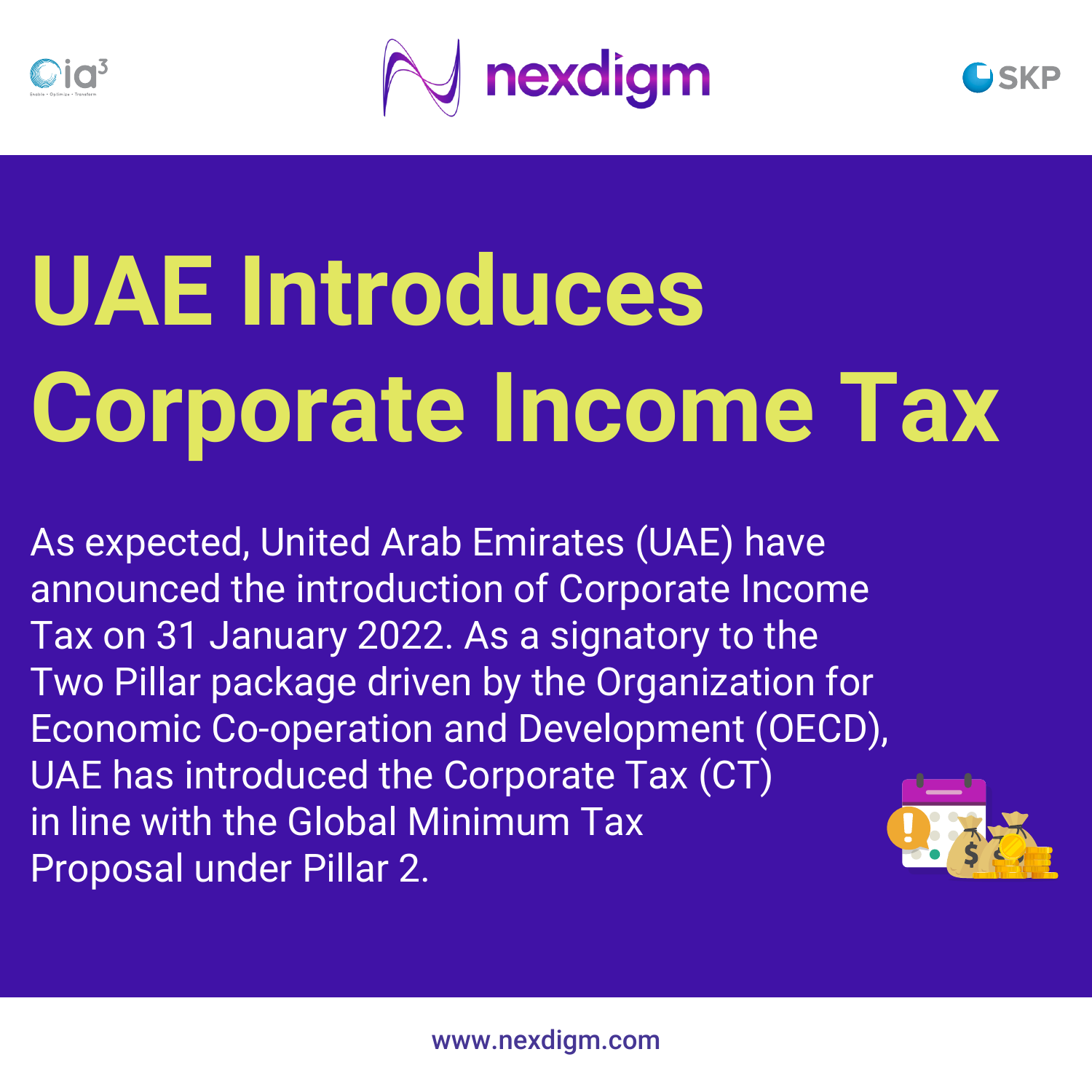





#### **Applicability**

- CT applicable to all UAE businesses and commercial activities.
- CT effective for financial years starting on or after 1 June 2023.
- CT will apply across all emirates.
- Free zone businesses subject to UAE CT - CT regime will honour the CT incentives currently offered to free zone businesses that comply with all regulatory requirements and that do not conduct business with mainland UAE.

#### **Rates**

- 0% for taxable income up to AED 375,000 (approx. USD 102,100);
- 9% for taxable income above AED 375,000; and
- A different tax rate for large multinationals that meet specific criteria set with reference to 'Pillar Two' of the OECD Base Erosion and Profit Shifting (BEPS) project.



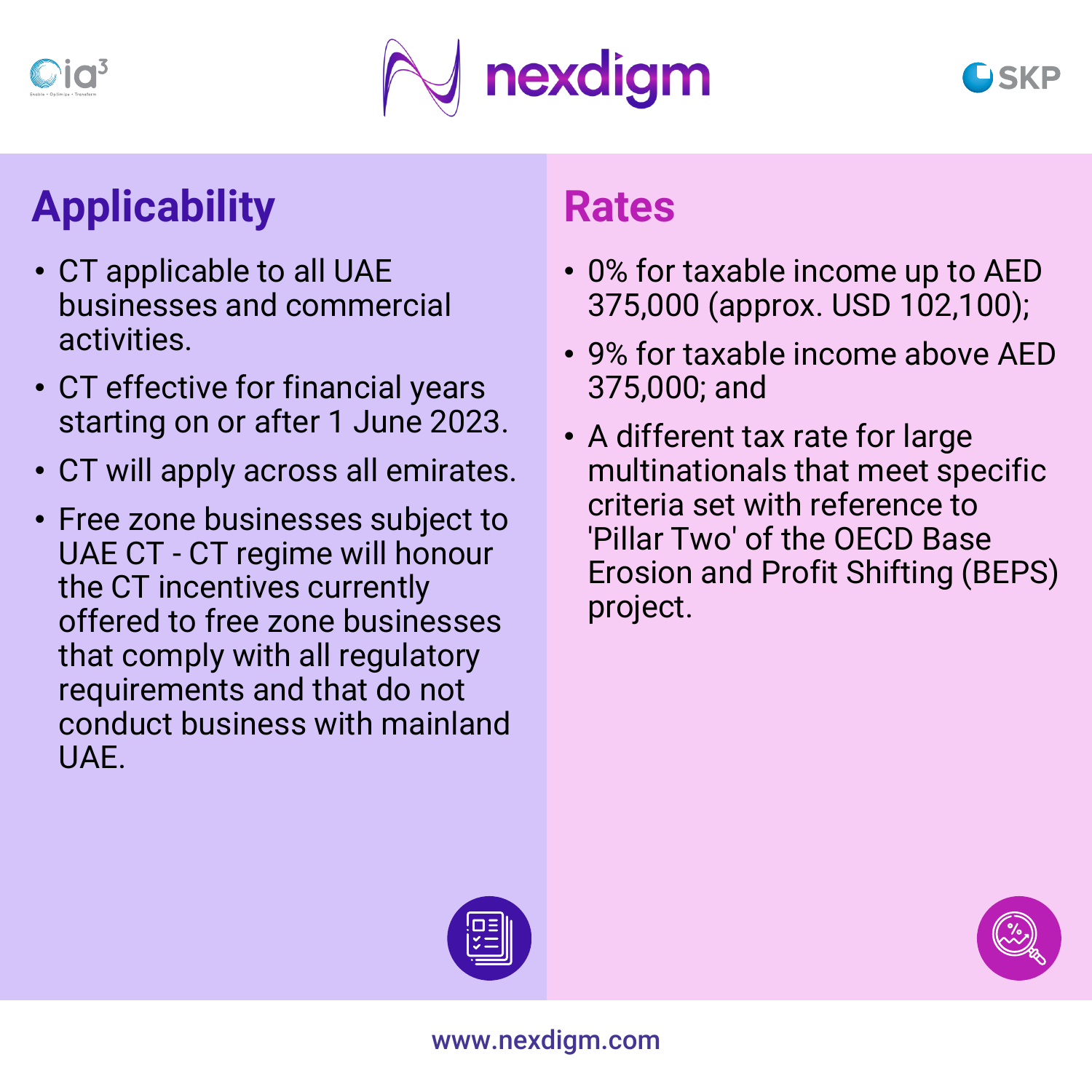



#### **Exemptions/Exceptions**

- Business engaged in extraction of natural resources. However, they will continue to be subject to the tax decrees issued by the respective Emirate.
- Individual's salary or other income (except business income carried under commercial license).
- Dividend and capital gains income earned by UAE entity from its qualifying investments.
- Qualifying intragroup transaction and re-organizations subject to certain conditions.
- Foreign investor's income derived from dividends, capital gains, interest, royalties and other investment returns.

#### **Compliances**

- Registration Requirement Process to be prescribed.
- Corporate Income Tax Return filing annually (No provisional or advance CT filings prescribed).
- Individual's salary or other income (except business income carried under commercial license).

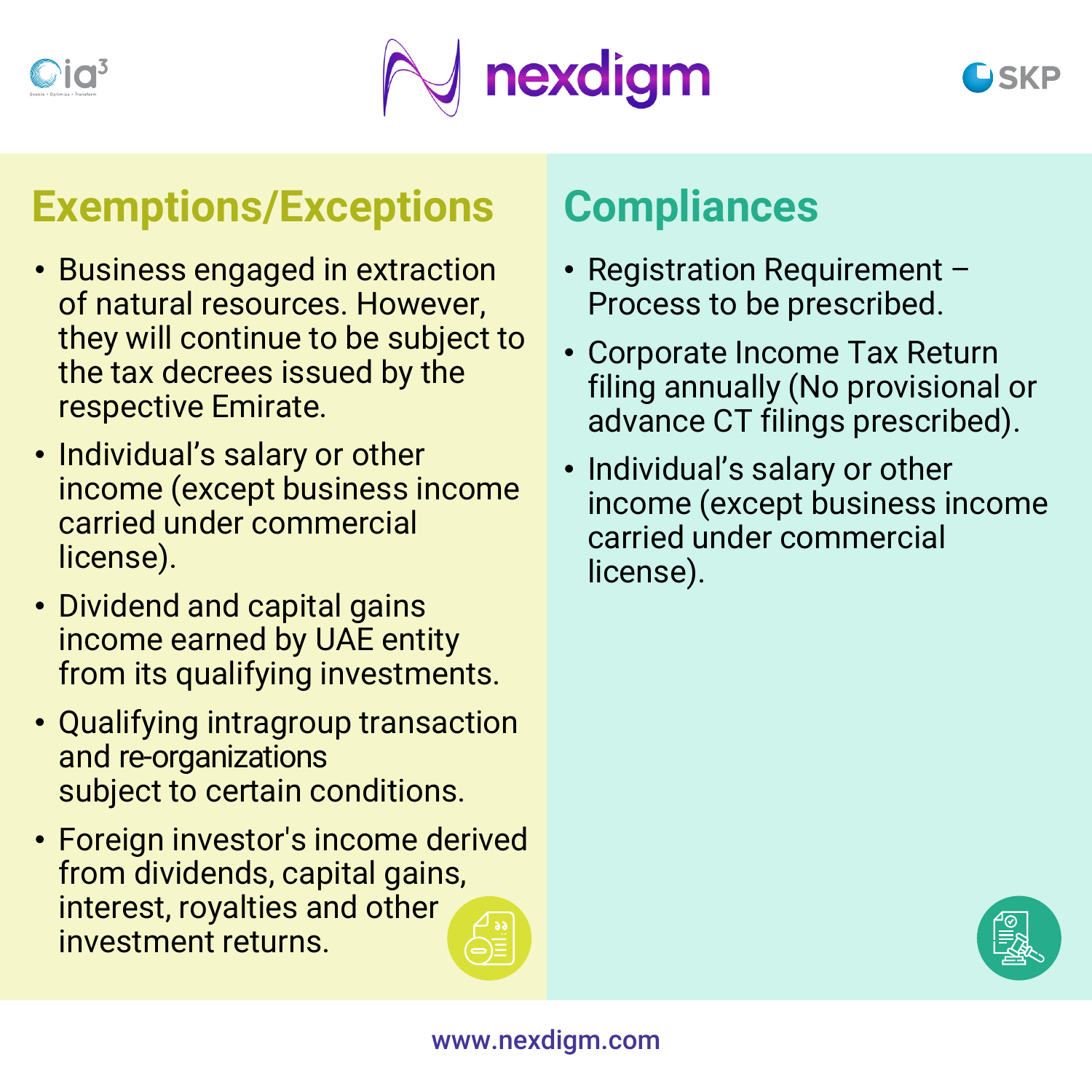





# Key Highlights

- 1. CT would apply to free zone businesses that do not comply with all regulatory requirements and conduct business with mainland UAE. Registration and filing requirements would also apply.
- 2. Carry forward of losses from CT effective date would be allowed. Group level tax set-off would be allowed subject to certain conditions.
- 3. UAE group of companies can form a tax group and select to be treated as a single taxable entity, subject to certain conditions.
- 4. No withholding tax on local or cross border payments.
- 5. Tax Credit would be allowed for foreign taxes paid on UAE taxable income.
- 6. Transfer pricing rules and documentation requirements would apply as per OECD Transfer Pricing Guidelines.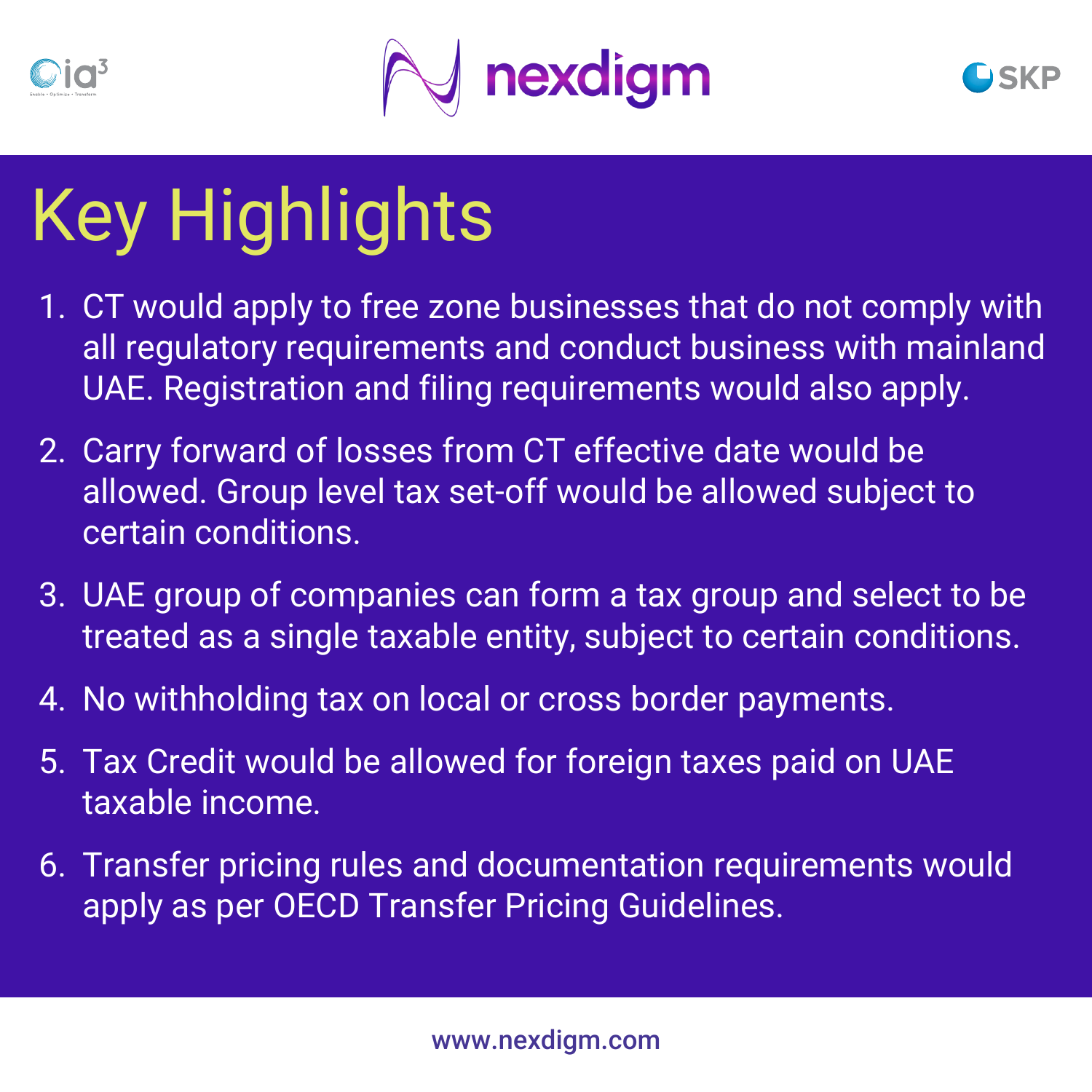





### Who is impacted?

Companies based in UAE need to be geared up to adapt to these new changes. The companies need to evaluate the applicability of the provisions, align structure to make it taxefficient in UAE, align policies for related party transactions, book-keeping, etc.

# Applicability to foreign persons

Foreign entities and foreign individuals will be subject to CT only if they conduct a trade or business in the UAE in an ongoing or regular manner. Moreover, CT will generally not be levied on a foreign investor's income derived from dividends, capital gains, interest, royalties and other investment returns.